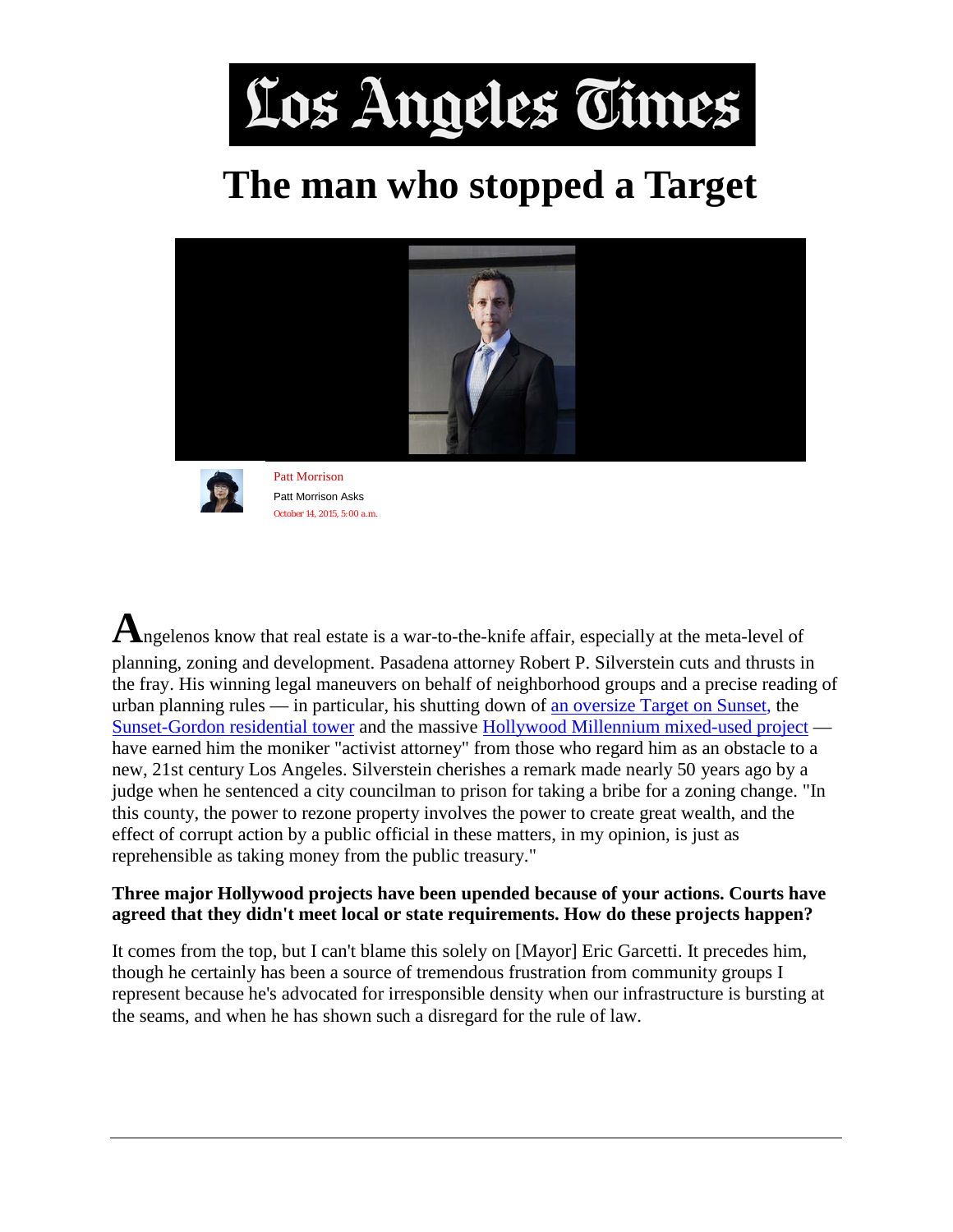# **I like David versus Goliath fights.**

The Sunset-Gordon project, where this 22-story tower now exists on the rubble of the historic [Old Spaghetti Factory] building — the developer was required by city ordinance to preserve the 1924 facade. In exchange, they got millions of dollars in savings in construction costs [and] approximately [another ] \$10 million, in part for preserving the facade. They preserved it in a landfill — did a midnight demolition, like grave robbers.

It shocks the conscience that Garcetti and the rest of the city establishment did nothing to stop that illegal construction and forced us to go to court. There's a fundamental lack of confidence in the integrity of the land-use and planning process. City Hall abuses its power and certain developers are allowed to break the law with impunity. It's a Wild West mentality and the city is not being the sheriff.

Things are so broken that the expectation of buying a property for X dollars and then applying for [variances] to make the value of that property 10 times X shows it's a free-for-all.

When you densify a city like this without the sort of infrastructure we need, [you get] water mains bursting and sewers overflowing. Every day, the city becomes less livable because of the policies of elected officials and the culture of secrecy and rule-breaking that permeates City Hall.

# **The mayor has said that bad development has no place in Los Angeles.**

We expect more from our mayor than trite statements. How often is the public going to swallow such nonsense? He's at the storm center of these projects. Unfortunately, he has supported some of the biggest public policy and land-use fiascoes in the city.

#### **There are those who think legal actions like yours stand in the way of affordable housing, and of a changing Los Angeles.**

That's a canard by people who want to silence us. Was there one unit of affordable housing in the Hollywood Millennium project? In the Sunset-Gordon project? Affordable housing was wiped out by that project. Had Target pursued a code-compliant project, they'd be up and running, serving the community and making money.

This "sky is falling" argument by developers and lobbyists and the politicians who have abandoned the interests of the public — the sky is not falling. There's all sorts of successful building going on. The cases that are challenged tend to be the most egregious examples of lawbreaking.

[With] Target, the specific plan that was violated was the expression of years of work by the community and the planning department. When the laws are followed, the public is not upset.

#### **The several dozen tenants of the Sunset-Gordon building were told to move out, after a state court of appeal ruling.**

The real scandal, beyond allowing that building to be built, is the city gave CIM Group [*the project's developer*] a temporary certificate of occupancy, and CIM moved people in without informing them everything was about to come crashing down. As bad as CIM is, the city is worse because it enabled all this.